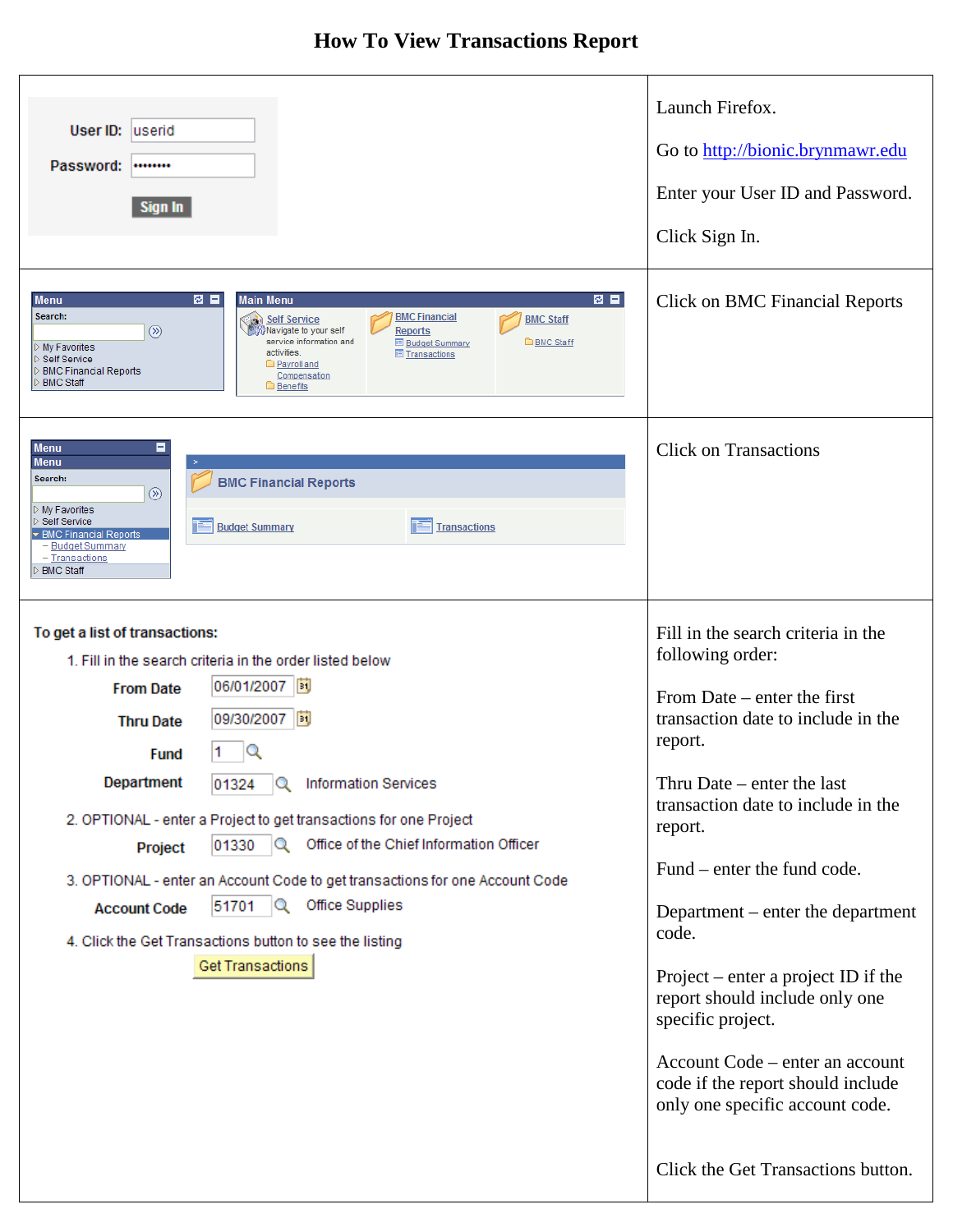Transactions report displays.

|                                                                                        | (optional)<br>(optional)<br>and click the Get Transactions button |                |                                 |                                                                                                                    |                    |                        |               |                |                             |
|----------------------------------------------------------------------------------------|-------------------------------------------------------------------|----------------|---------------------------------|--------------------------------------------------------------------------------------------------------------------|--------------------|------------------------|---------------|----------------|-----------------------------|
| First $\Box$ 1-10 of 52 $\Box$ Last<br>Customize   Find   View All   Download to Excel |                                                                   |                |                                 |                                                                                                                    |                    |                        |               |                |                             |
|                                                                                        | Project                                                           | <b>Account</b> | <b>Account</b><br><b>Number</b> | <b>Description</b><br>01330 - Office of the Chief<br><b>Information Officer</b><br>From 6/1/2007 Thru<br>9/30/2007 | <b>Transaction</b> | <b>Posting</b><br>Date | <b>Amount</b> | <b>Journal</b> | <b>Journal</b><br>Reference |
|                                                                                        | 1 01330                                                           | 51701          | 1-51701-01324                   | Office Supplies -<br><b>Information Services</b>                                                                   | 25731-0832         | 06/13/2007             | $0.00$ AP     |                | Journal Ref-<br>00000       |
|                                                                                        | 2 01330                                                           | 51701          | 1-51701-01324                   | Office Supplies -<br><b>Information Services</b>                                                                   | 25731-2667         | 06/15/2007             | $0.00$ AP     |                | Journal Ref-<br>00000       |
|                                                                                        | 3 01330                                                           | 51701          | 1-51701-01324                   | Office Supplies -<br><b>Information Services</b>                                                                   | 25731-2669         | 06/15/2007             | $0.00$ AP     |                | Journal Ref-<br>00000       |
|                                                                                        | 4 01330                                                           | 51701          | 1-51701-01324                   | Office Supplies -<br><b>Information Services</b>                                                                   | 25929-0031         | 06/26/2007             | $0.00$ AP     |                | Journal Ref-<br>00000       |
|                                                                                        | 5 01330                                                           | 51701          | 1-51701-01324                   | Office Supplies -<br><b>Information Services</b>                                                                   | 25929-0033         | 06/26/2007             | $0.00$ AP     |                | Journal Ref-<br>00000       |
|                                                                                        | 6 01330                                                           | 51701          | 1-51701-01324                   | Office Supplies -<br><b>Information Services</b>                                                                   | 25929-0066         | 06/26/2007             | $0.00$ AP     |                | Journal Ref-<br>00000       |
|                                                                                        | 7 01330                                                           | 51701          | 1-51701-01324                   | Office Supplies -<br><b>Information Services</b>                                                                   | 25929-0068         | 06/26/2007             | $0.00$ AP     |                | Journal Ref-<br>00000       |
|                                                                                        | 8 01330                                                           | 51701          | 1-51701-01324                   | Office Supplies -<br><b>Information Services</b>                                                                   | 25929-0185         | 06/27/2007             | $0.00$ AP     |                | Journal Ref-<br>00000       |
|                                                                                        | 9 01330                                                           | 51701          | 1-51701-01324                   | Office Supplies -<br><b>Information Services</b>                                                                   | 25929-0189         | 06/27/2007             | $0.00$ AP     |                | Journal Ref-<br>00000       |
|                                                                                        | 10 01330                                                          | 51701          | 1-51701-01324                   | Office Supplies -<br><b>Information Services</b>                                                                   | 25929-0191         | 06/27/2007             | $0.00$ AP     |                | Journal Ref-<br>00000       |

Fund  $1$  Q

To get a different listing, change the fields

Department 01324

Get Transactions

## First  $\overline{4}$  1-10 of 52  $\overline{2}$  Last Customize | Find | View All | Download to Excel

Thru Date 09/30/2007

51701 Q

**Account Code** 

From Date 06/01/2007 3

Project  $\boxed{01330}$  Q

| Customize   Find   View All   Download to Excel |                |                |                          |                                                                                                                    |                         |                               |               | First 1 1-10 of 52 2 Last |                             |
|-------------------------------------------------|----------------|----------------|--------------------------|--------------------------------------------------------------------------------------------------------------------|-------------------------|-------------------------------|---------------|---------------------------|-----------------------------|
|                                                 | <b>Project</b> | <b>Account</b> | <b>Account</b><br>Number | <b>Description</b><br>01330 - Office of the Chief<br><b>Information Officer</b><br>From 6/1/2007 Thru<br>9/30/2007 | <b>Transaction</b><br># | <b>Posting</b><br><b>Date</b> | <b>Amount</b> | Journal                   | <b>Journal</b><br>Reference |
|                                                 | 1 01330        | 51701          | 1-51701-01324            | Office Supplies -<br><b>Information Services</b>                                                                   | 25731-0832              | 06/13/2007                    | $0.00$ AP     |                           | Journal Ref-<br>00000       |
|                                                 | 2 01330        | 51701          | 1-51701-01324            | Office Supplies -<br><b>Information Services</b>                                                                   | 25731-2667              | 06/15/2007                    | $0.00$ AP     |                           | Journal Ref-<br>00000       |
|                                                 | 3 01330        | 51701          | 1-51701-01324            | Office Supplies -<br><b>Information Services</b>                                                                   | 25731-2669              | 06/15/2007                    | $0.00$ AP     |                           | Journal Ref-<br>00000       |
|                                                 | 4 01330        | 51701          | 1-51701-01324            | Office Supplies -<br><b>Information Services</b>                                                                   | 25929-0031              | 06/26/2007                    | $0.00$ AP     |                           | Journal Ref-<br>00000       |
|                                                 | 5 01330        | 51701          | 1-51701-01324            | Office Supplies -<br><b>Information Services</b>                                                                   | 25929-0033              | 06/26/2007                    | $0.00$ AP     |                           | Journal Ref-<br>00000       |
|                                                 | 6 01330        | 51701          | 1-51701-01324            | Office Supplies -<br><b>Information Services</b>                                                                   | 25929-0066              | 06/26/2007                    | $0.00$ AP     |                           | Journal Ref-<br>00000       |
|                                                 | 7 01330        | 51701          | 1-51701-01324            | Office Supplies -<br><b>Information Services</b>                                                                   | 25929-0068              | 06/26/2007                    | $0.00$ AP     |                           | Journal Ref-<br>00000       |
|                                                 | 8 01330        | 51701          | 1-51701-01324            | Office Supplies -<br><b>Information Services</b>                                                                   | 25929-0185              | 06/27/2007                    | $0.00$ AP     |                           | Journal Ref-<br>00000       |
|                                                 | 9 01330        | 51701          | 1-51701-01324            | Office Supplies -<br><b>Information Services</b>                                                                   | 25929-0189              | 06/27/2007                    | $0.00$ AP     |                           | Journal Ref-<br>00000       |
|                                                 | 10 01330       | 51701          | 1-51701-01324            | Office Supplies -<br><b>Information Services</b>                                                                   | 25929-0191              | 06/27/2007                    | $0.00$ AP     |                           | Journal Ref-<br>00000       |
|                                                 |                |                |                          |                                                                                                                    |                         |                               |               |                           |                             |

## Initially only 10 rows display.

## If there are more than 100 total

rows, click on  $\frac{V_{\text{new}}}{100}$  to see 100 rows at a time. Otherwise, click on **View All** to see all rows at once.

Use  $\Box$ ,  $\Box$ , First and Last for navigation.

To sort the report by the desired column, click on the column heading. To switch the sorting order from ascending to descending or vice versa, click on the same column heading again.